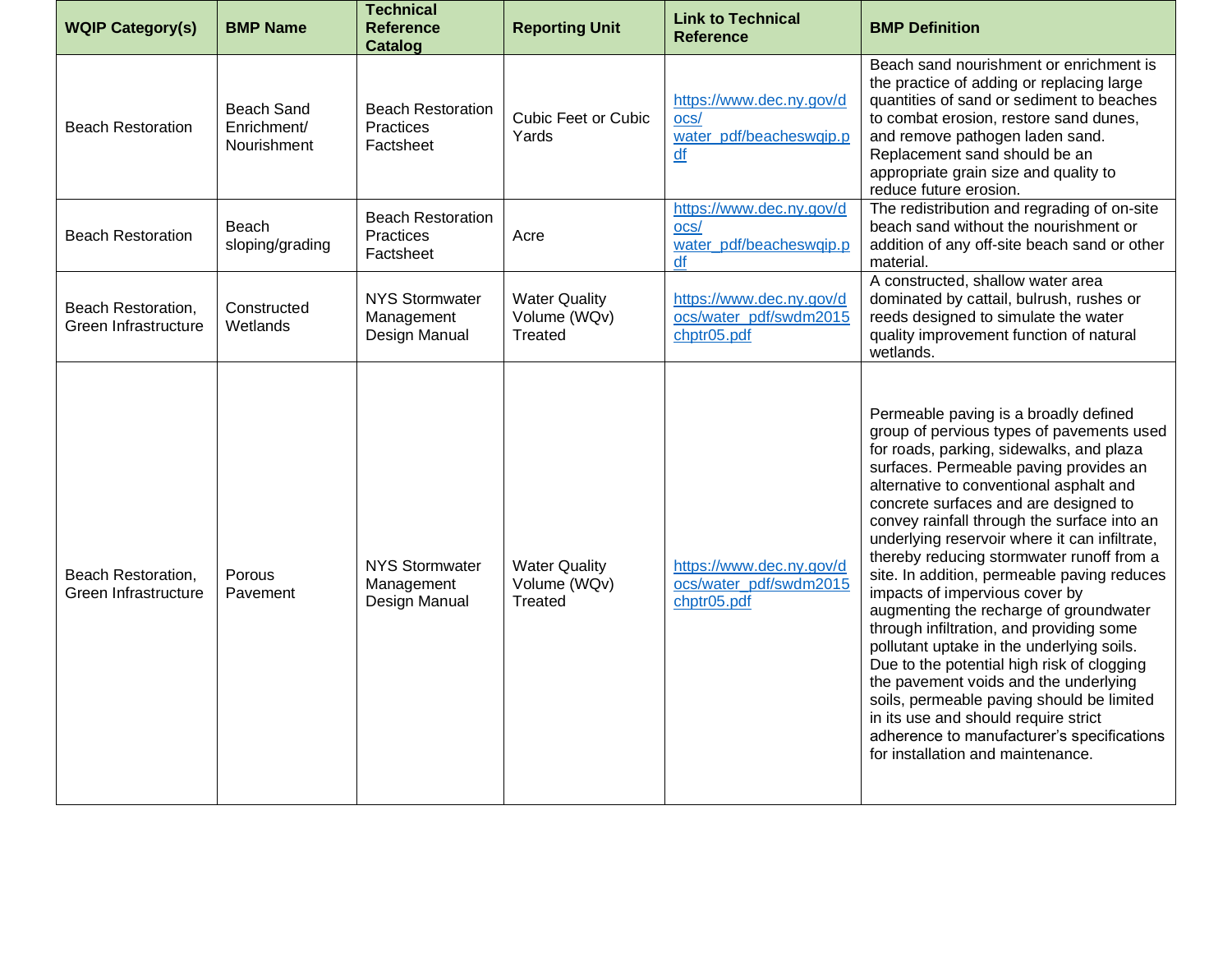| <b>WQIP Category(s)</b>                                                             | <b>BMP Name</b>                                                  | <b>Technical</b><br><b>Reference</b><br>Catalog                                  | <b>Reporting Unit</b>                           | <b>Link to Technical</b><br><b>Reference</b>                      | <b>BMP Definition</b>                                                                                                                                                                                                                                                                                                                                                                                                                                                                  |
|-------------------------------------------------------------------------------------|------------------------------------------------------------------|----------------------------------------------------------------------------------|-------------------------------------------------|-------------------------------------------------------------------|----------------------------------------------------------------------------------------------------------------------------------------------------------------------------------------------------------------------------------------------------------------------------------------------------------------------------------------------------------------------------------------------------------------------------------------------------------------------------------------|
| Beach Restoration,<br>Green Infrastructure                                          | <b>Rain Gardens</b>                                              | <b>NYS Stormwater</b><br>Management<br>Design Manual                             | <b>Water Quality</b><br>Volume (WQv)<br>Treated | https://www.dec.ny.gov/d<br>ocs/water_pdf/swdm2015<br>chptr05.pdf | A rain garden is a stormwater<br>management practice intended to manage<br>and treat small volumes of stormwater<br>runoff from impervious surfaces using a<br>conditioned planting soil bed and planting<br>materials to filter runoff stored within a<br>shallow depression.                                                                                                                                                                                                         |
| Beach Restoration,<br>Green Infrastructure                                          | Stormwater<br><b>Street Trees</b><br>(Tree<br>Planting/Tree Pit) | <b>NYS Stormwater</b><br>Management<br>Design Manual                             | <b>Water Quality</b><br>Volume (WQv)<br>Treated | https://www.dec.ny.gov/c<br>hemical/29072.html                    | Tree planting generally refers to<br>concentrated groupings of trees planted in<br>landscaped areas while tree pits, also<br>called tree boxes, generally refer to<br>individually planted trees in contained<br>areas such as sidewalk cutouts or curbed<br>islands. Tree planting can be used for<br>applications such as landscaping,<br>stormwater management practice areas,<br>conservation areas and erosion and<br>sediment control.                                           |
| Beach Restoration,<br>Green Instructure                                             | Bioinfiltration/<br><b>Bioretention</b>                          | <b>NYS Stormwater</b><br>Management<br>Design Manual                             | <b>Water Quality</b><br>Volume (WQv)<br>Treated | https://www.dec.ny.gov/d<br>ocs/water_pdf/swdm2015<br>chptr05.pdf | A shallow depression that treats<br>stormwater as it flows through a soil<br>matrix, and is returned to the storm drain<br>system.                                                                                                                                                                                                                                                                                                                                                     |
| Beach Restoration,<br><b>Stormwater Retrofits</b>                                   | Stormwater<br><b>Planters</b>                                    | <b>NYS Stormwater</b><br>Management<br>Design Manual                             | <b>Water Quality</b><br>Volume (WQv)<br>Treated | https://www.dec.ny.gov/c<br>hemical/29072.html                    | small landscaped stormwater treatment<br>devices that can be placed above or below<br>ground and can be designed as infiltration<br>or filtering practices. Stormwater planters<br>use soil<br>infiltration and biogeochemical processes<br>to decrease stormwater<br>quantity and improve water quality, similar<br>to rain gardens and green<br>roofs. Three versions of stormwater<br>planters include contained<br>planters, infiltration planters, and flow-<br>through planters. |
| Culvert<br>repair/replacement<br>(Projects) or<br><b>Nonpoint Source</b><br>Program | Culvert repair/<br>replacement                                   | <b>Stream Crossings:</b><br>Guidelines and<br><b>Best Mangement</b><br>Practices | Count                                           | https://www.dec.ny.gov/p<br>ermits/49066.html                     | Replacement or repair of culverts that are<br>undersized or failing and leading to erosion<br>of nearby soils. Replacement stream<br>crossings should restore stream continuity.                                                                                                                                                                                                                                                                                                       |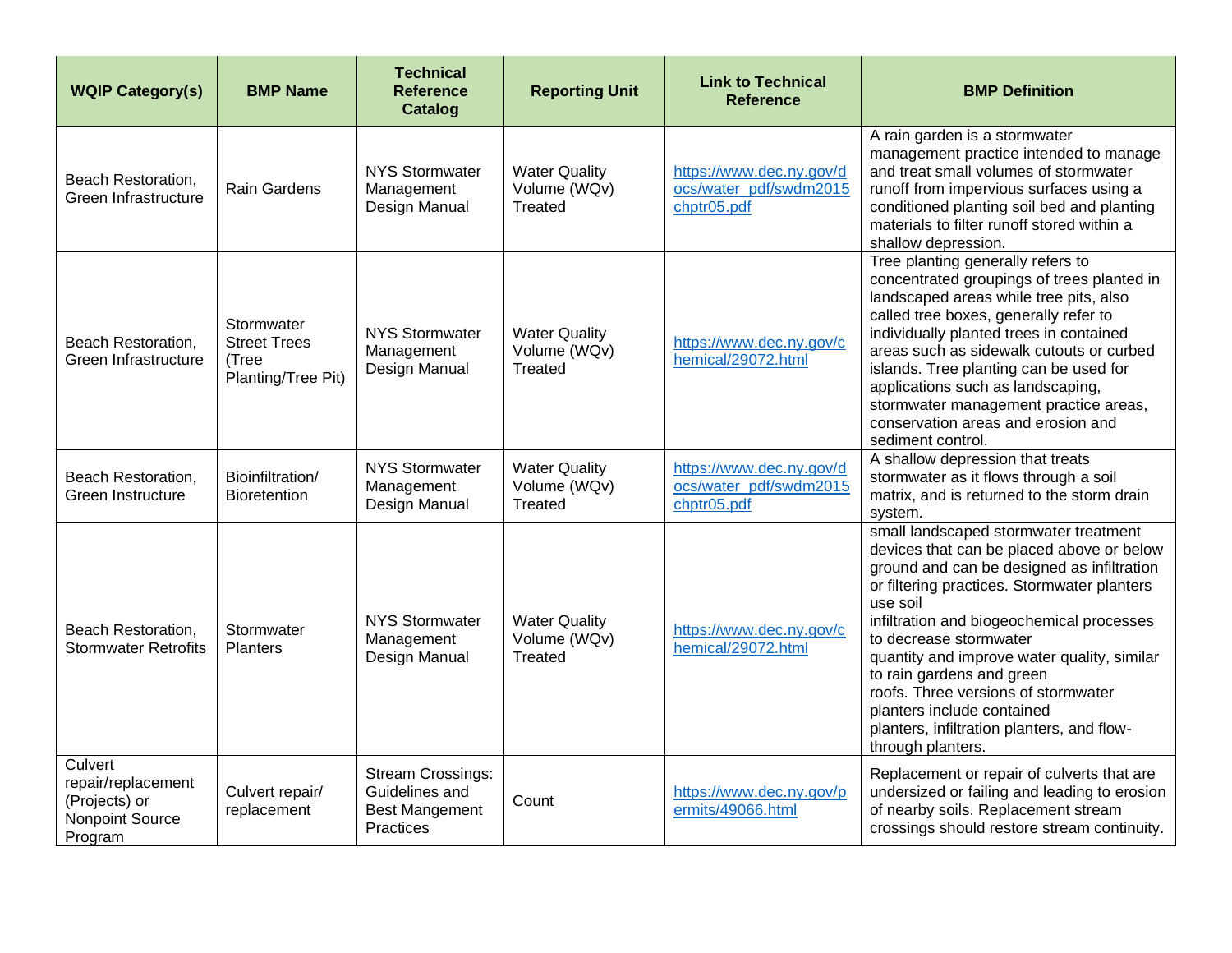| <b>WQIP Category(s)</b>                                                                                                    | <b>BMP Name</b>                                                    | <b>Technical</b><br><b>Reference</b><br>Catalog                                                                          | <b>Reporting Unit</b>                                  | <b>Link to Technical</b><br><b>Reference</b>                      | <b>BMP Definition</b>                                                                                                                                                                                                                                                                                                                       |
|----------------------------------------------------------------------------------------------------------------------------|--------------------------------------------------------------------|--------------------------------------------------------------------------------------------------------------------------|--------------------------------------------------------|-------------------------------------------------------------------|---------------------------------------------------------------------------------------------------------------------------------------------------------------------------------------------------------------------------------------------------------------------------------------------------------------------------------------------|
| Decentralized<br>Municipal<br>Wastewater<br><b>Treatment Facilities</b><br>for Failing On-Site<br><b>Treatment Systems</b> | Decentralized<br>Systems                                           | EFC/DEC<br>Engineering<br><b>Report Outline for</b><br><b>New York State</b><br>Wastewater<br>Infrastructure<br>Projects | Number of user<br>connections                          | https://www.dec.ny.gov/d<br>ocs/water_pdf/swdm2015<br>chptr05.pdf | Municipally owned decentralized<br>wastewater treatment facility in areas with<br>failing on-site treatment systems, including<br>the necessary collection and conveyance<br>system.                                                                                                                                                        |
| Green Infrastructure                                                                                                       | Downspout<br>Disconnection<br>(Disconnection to<br>Rooftop Runoff) | <b>NYS Stormwater</b><br>Management<br>Design Manual                                                                     | <b>Water Quality</b><br>Volume (WQv)<br><b>Treated</b> | https://www.dec.ny.gov/d<br>ocs/water_pdf/swdm2015<br>chptr05.pdf | Direct runoff from residential rooftop areas<br>to designated pervious areas to reduce<br>runoff volume and rates.                                                                                                                                                                                                                          |
| Green Infrastructure                                                                                                       | Green Roof                                                         | <b>NYS Stormwater</b><br>Management<br>Design Manual                                                                     | <b>Water Quality</b><br>Volume (WQv)<br><b>Treated</b> | https://www.dec.ny.gov/d<br>ocs/water_pdf/swdm2015<br>chptr05.pdf | Green roofs consist of a layer of vegetation<br>and soil installed on top of a conventional<br>flat or sloped roof. The rooftop vegetation<br>captures rainwater allowing evaporation<br>and evapotranspiration processes to<br>reduce the amount of runoff entering<br>downstream systems.                                                 |
| Green Infrastructure                                                                                                       | Stormwater<br>Harvesting/<br>Reuse                                 | <b>NYS Stormwater</b><br>Management<br>Design Manual                                                                     | <b>Water Quality</b><br>Volume (WQv)<br><b>Treated</b> | https://www.dec.ny.gov/d<br>ocs/water_pdf/swdm2015<br>chptr05.pdf | Collection and storage of stormwater runoff<br>to be used for irrigation systems or filtered<br>and reused for non-contact activities                                                                                                                                                                                                       |
| Green Infrastructure                                                                                                       | <b>Stream</b><br>Daylighting                                       | <b>NYS Stormwater</b><br>Management<br>Design Manual                                                                     | <b>Water Quality</b><br>Volume (WQv)<br>Treated        | https://www.dec.ny.gov/d<br>ocs/water_pdf/swdm2015<br>chptr05.pdf | Stream Daylight previously-culverted/piped<br>streams to restore natural habitats, better<br>attenuate runoff by increasing the storage<br>size, promoting infiltration, and help reduce<br>pollutant loads.                                                                                                                                |
| In-Waterbody BMPs                                                                                                          | Destratification<br>Systems for<br><b>Polymictic Lakes</b>         | Priority In-<br>Waterbody Best<br>Management<br>Practices                                                                | Acre                                                   | https://www.dec.ny.gov/d<br>ocs/water_pdf/wqipinwate<br>rbody.pdf | Destratification systems create artificial<br>circulation that completely mixes a<br>stratified lake's waters. Systems include air<br>injection diffusers placed near the botton of<br>the lake or mechanical flow pumps placed<br>at the lake surface that push surface water<br>downward to create circulation.                           |
| In-Waterbody BMPs                                                                                                          | Dredging                                                           | Priority In-<br><b>Waterbody Best</b><br>Management<br><b>Practices</b>                                                  | Acre                                                   | https://www.dec.ny.gov/d<br>ocs/water_pdf/wqipinwate<br>rbody.pdf | Dredging removes the top layer of<br>sediments that hold biologically available<br>nutrients involved in exchanges and<br>interactions with the water column.<br>Sediment removal may improve the overall<br>water quality in lakes where nutrient<br>loading from sediments is a major factor<br>affecting nuisance weed and algae growth. |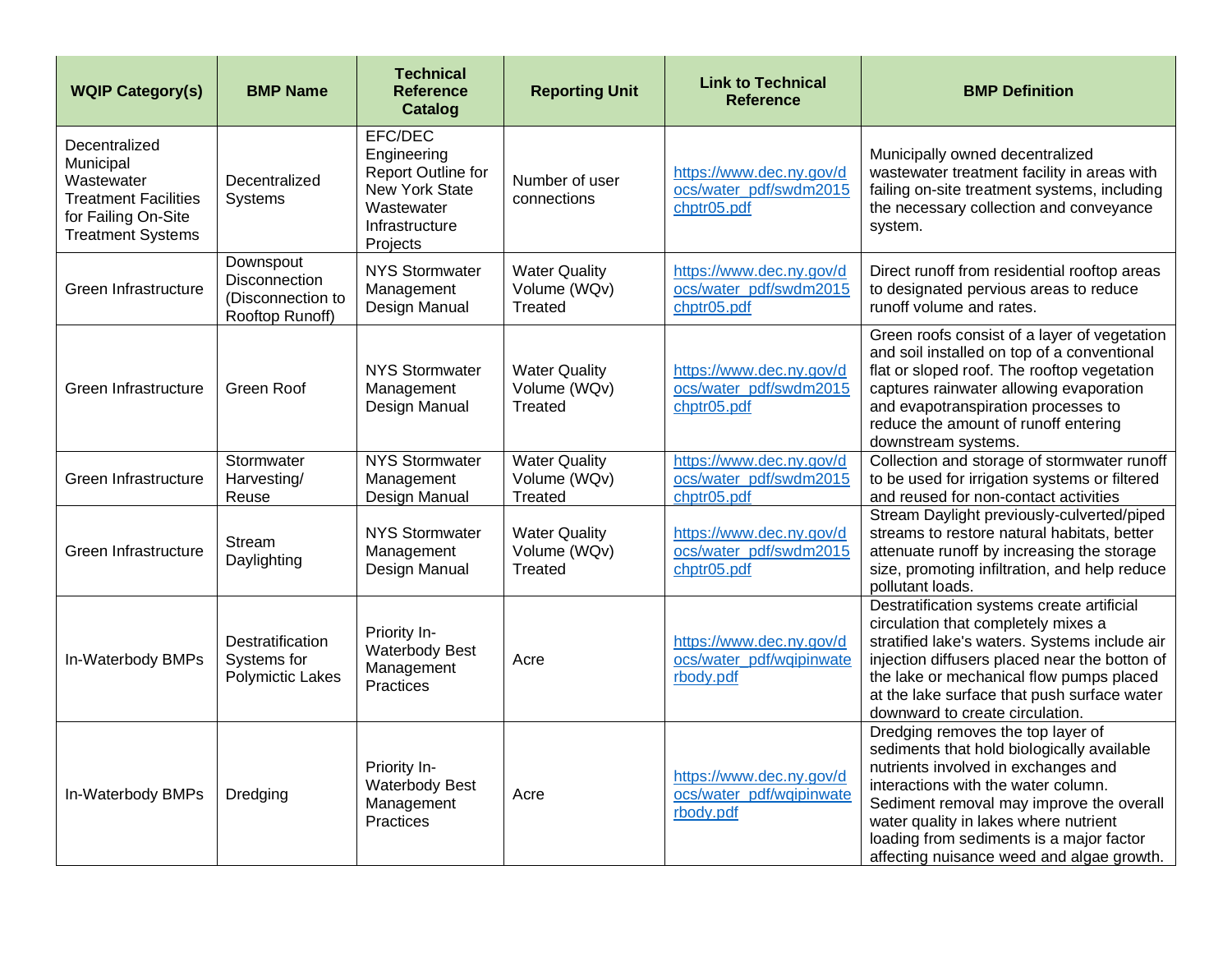| <b>WQIP Category(s)</b>    | <b>BMP Name</b>                                     | <b>Technical</b><br><b>Reference</b><br>Catalog                  | <b>Reporting Unit</b> | <b>Link to Technical</b><br><b>Reference</b>                      | <b>BMP Definition</b>                                                                                                                                                                                                                                                                                                                                                                                                                                                                                                                                                                                                                                                                                                                                                                                                                                                      |
|----------------------------|-----------------------------------------------------|------------------------------------------------------------------|-----------------------|-------------------------------------------------------------------|----------------------------------------------------------------------------------------------------------------------------------------------------------------------------------------------------------------------------------------------------------------------------------------------------------------------------------------------------------------------------------------------------------------------------------------------------------------------------------------------------------------------------------------------------------------------------------------------------------------------------------------------------------------------------------------------------------------------------------------------------------------------------------------------------------------------------------------------------------------------------|
| In-Waterbody BMPs          | Hypolimnetic<br>Aeration                            | Priority In-<br><b>Waterbody Best</b><br>Management<br>Practices | Acre                  | https://www.dec.ny.gov/d<br>ocs/water_pdf/wqipinwate<br>rbody.pdf | Hypolimnion aeration is used to increase<br>oxygen circulation within a lake and<br>increase oxygen content of the deep<br>waters without causing enough turbulence<br>to disrupt the stratified layers. Aeration of<br>the lake bottom waters uses an air-lift<br>device to pump or lift the deep, stagnant<br>water layer for exposure to the<br>atmosphere. This results in aeration and<br>the loss of some gases such as carbon<br>dioxide and methane. Then the water sinks<br>back to the hypolimnion. Hypolimnetic<br>aeration may also be accomplished by<br>injecting pure oxygen or air into the bottom<br>waters or by using an air-lift device along<br>with injection. When the hypolimnion has<br>sufficient oxygen, release of phosphorus<br>from oxygen-depleted bottom sediments<br>will be minimized, and this may result in<br>decreased algae levels. |
| In-Waterbody BMPs          | Hypolimnetic<br>Withdrawal                          | Priority In-<br><b>Waterbody Best</b><br>Management<br>Practices | <b>Cubic Feet</b>     | https://www.dec.ny.gov/d<br>ocs/water_pdf/wqipinwate<br>rbody.pdf | Hypolimnetic withdrawal is most often<br>accomplished through the installation of a<br>pipe or siphon along the bottom of the<br>lake, usually at the outlet. Water flows out<br>of the hypolimnion by gravity, past the<br>outlet to the receiving waters. If there is<br>insufficient elevation for gravity flow, an<br>auxiliary pump can be installed.<br>Summertime hypolimnetic withdrawal<br>serves to remove the high-nutrient waters,<br>thus reducing the potential for algal blooms<br>when the epilimnion and hypolimnion mix<br>during fall turnover.                                                                                                                                                                                                                                                                                                         |
| Nonpoint Source<br>Program | Hydroseeding/<br>Maintenance of<br>Vegetative Cover | Roadway and<br>Right-ofWay<br>Maintenance                        | Acre                  | https://www.dec.ny.gov/d<br>ocs/water_pdf/roadwayro<br>wbmp.pdf   | Maintenance and inspection of vegetative<br>cover in critical areas and reestablishment<br>of vegetation in exposes soils to prevent<br>erosion. Planting techniques may include<br>drilling, tracking, hydroseeding,<br>broadcasting, sprigging, and sodding.                                                                                                                                                                                                                                                                                                                                                                                                                                                                                                                                                                                                             |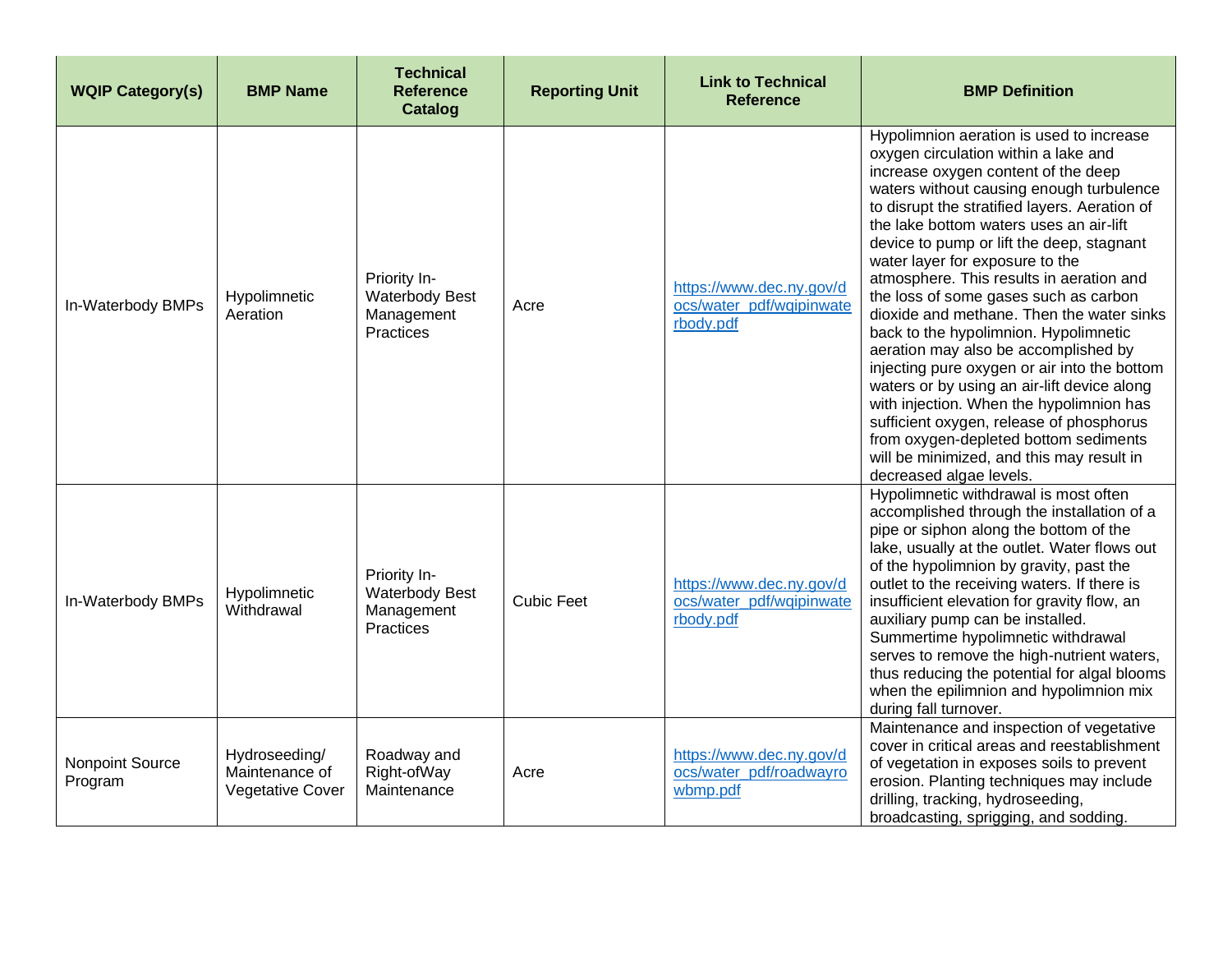| <b>WQIP Category(s)</b>           | <b>BMP Name</b>                   | <b>Technical</b><br><b>Reference</b><br><b>Catalog</b>                                                                                                   | <b>Reporting Unit</b>                                  | <b>Link to Technical</b><br><b>Reference</b>                                                                            | <b>BMP Definition</b>                                                                                                                                                                                                                                         |
|-----------------------------------|-----------------------------------|----------------------------------------------------------------------------------------------------------------------------------------------------------|--------------------------------------------------------|-------------------------------------------------------------------------------------------------------------------------|---------------------------------------------------------------------------------------------------------------------------------------------------------------------------------------------------------------------------------------------------------------|
| <b>Nonpoint Source</b><br>Program | Rain<br><b>Barrels/Cisterns</b>   | <b>NYS Stormwater</b><br>Management<br>Design Manual                                                                                                     | <b>Acres Treated</b>                                   | https://www.dec.ny.gov/d<br>ocs/water_pdf/swdm2015<br>chptr05.pdf                                                       | Rain barrels and cisterns capture and store<br>stormwater runoff to be used for lawn or<br>landscaping irrigation or filtered and used<br>for nonpotable water activities, such as car<br>washing.                                                            |
| Nonpoint Source<br>Program        | Road Ditch<br>Stabilization       | <b>NYS Standards</b><br>and Specifications<br>for Erosion and<br><b>Sediment Control</b><br>(Blue Book) or<br>Roadway and<br>Right-of Way<br>Maintenance | Acre                                                   | https://www.dec.ny.gov/c<br>hemical/29072.html or or<br>https://www.dec.ny.gov/d<br>ocs/water_pdf/roadwayro<br>wbmp.pdf | Techniques for providing stable conditions<br>on roadside ditches (vegetative<br>management practices, structural BMPs,<br>etc.). Stable conditions should be<br>maintained during routine sediment<br>removal, clean-up, and ditch re-shaping<br>operations. |
| <b>Nonpoint Source</b><br>Program | Septic tank<br>pumpout            | On-Site<br>Wastewater<br>Treatment<br>Systems                                                                                                            | Number of systems<br>pumped                            | https://www.dec.ny.gov/d<br>ocs/water_pdf/onsitewast<br>ewater.pdf                                                      | Periodic septic system inspections and<br>routine pumping of the septic tank to<br>prevent overflow of solids into distribution<br>network and consequential failure of<br>downstream treatment facilities.                                                   |
| <b>Stormwater Retrofits</b>       | Dry Swale                         | <b>NYS Stormwater</b><br>Management<br>Design Manual                                                                                                     | <b>Water Quality</b><br>Volume (WQv)<br>Treated        | https://www.dec.ny.gov/d<br>ocs/water_pdf/swdm2015<br>chptr05.pdf                                                       | An open drainage channel or depression<br>explicitly designed to detain and promote<br>the filtration of stormwater runoff into the<br>soil media.                                                                                                            |
| <b>Stormwater Retrofits</b>       | Dry Well                          | <b>NYS Stormwater</b><br>Management<br>Design Manual                                                                                                     | <b>Water Quality</b><br>Volume (WQv)<br><b>Treated</b> | https://www.dec.ny.gov/d<br>ocs/water_pdf/swdm2015<br>chptr05.pdf                                                       | Subsurface stormwater facilities that are<br>used to collect and temporarily store<br>stormwater runoff generated by clean<br>rooftops; runoff is discharged through<br>infiltration into the subsoil.                                                        |
| <b>Stormwater Retrofits</b>       | Extended<br><b>Detention Pond</b> | <b>NYS Stormwater</b><br>Management<br>Design Manual                                                                                                     | <b>Water Quality</b><br>Volume (WQv)<br>Treated        | https://www.dec.ny.gov/d<br>ocs/water_pdf/swdm2015<br>chptr05.pdf                                                       | Pond that treats a portion of the water<br>quality volume by detaining storm flows<br>above a permanent pool for a specified<br>minimum detention time                                                                                                        |
| <b>Stormwater Retrofits</b>       | Extended<br>Detention<br>Wetland  | <b>NYS Stormwater</b><br>Management<br>Design Manual                                                                                                     | <b>Water Quality</b><br>Volume (WQv)<br><b>Treated</b> | https://www.dec.ny.gov/d<br>ocs/water_pdf/swdm2015<br>chptr05.pdf                                                       | A wetland system that provides some<br>fraction of the water quality volume by<br>detaining storm flows above the marsh<br>surface.                                                                                                                           |
| <b>Stormwater Retrofits</b>       | Hydrodynamic<br>Systems           | <b>NYS Stormwater</b><br>Management<br>Design Manual                                                                                                     | <b>Water Quality</b><br>Volume (WQv)<br>Treated        | https://www.dec.ny.gov/d<br>ocs/water_pdf/swdm2015<br>chptr05.pdf                                                       | Proprietary flow-through structures with a<br>settling or separation unit to remove<br>sediment and other pollutants                                                                                                                                          |
| <b>Stormwater Retrofits</b>       | <b>Infiltration Basin</b>         | <b>NYS Stormwater</b><br>Management<br>Design Manual                                                                                                     | <b>Water Quality</b><br>Volume (WQv)<br>Treated        | https://www.dec.ny.gov/d<br>ocs/water_pdf/swdm2015<br>chptr06.pdf                                                       | An infiltration practice that stores the water<br>quality volume in a shallow depression,<br>before it is infiltrated it into the ground                                                                                                                      |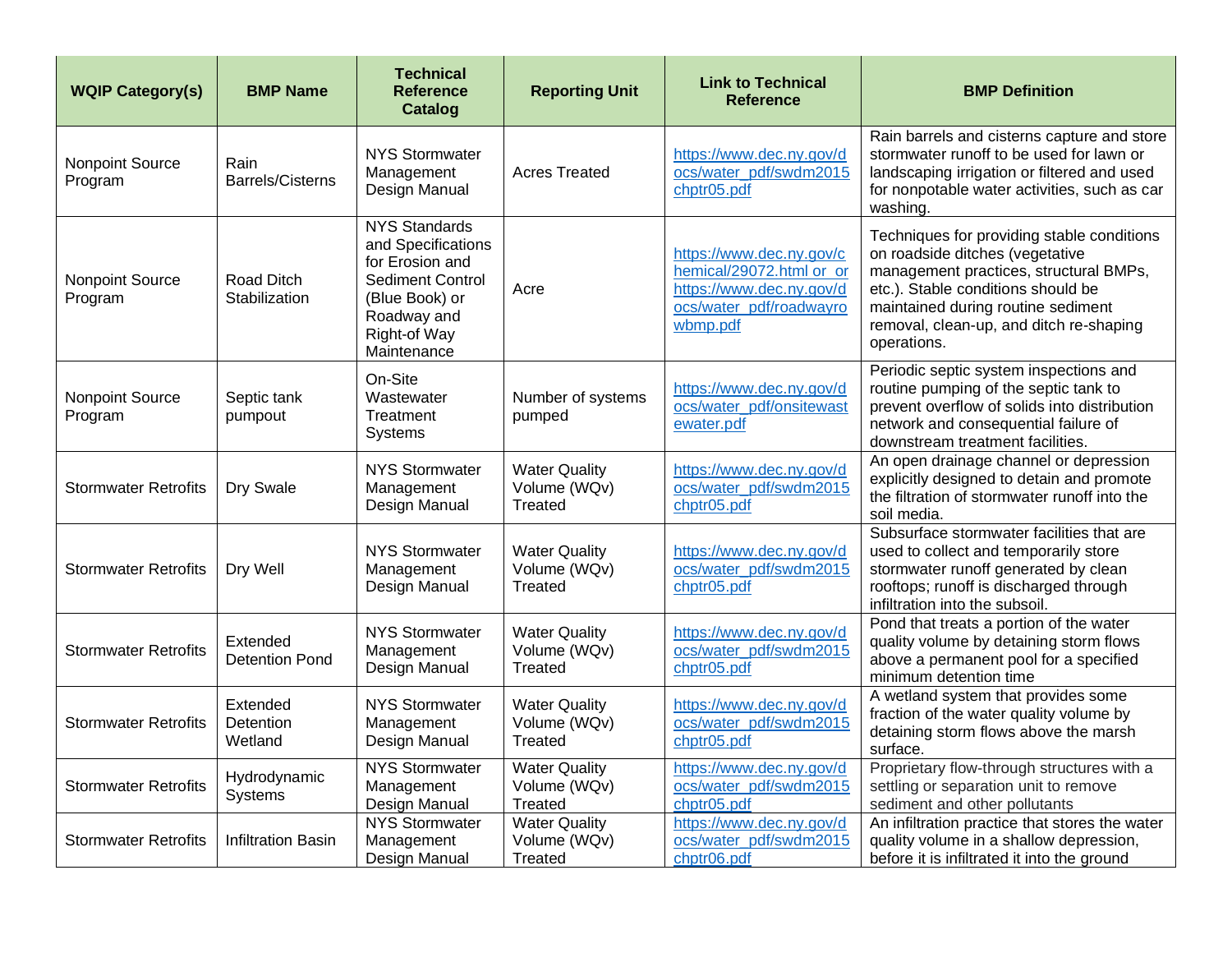| <b>WQIP Category(s)</b>     | <b>BMP Name</b>                                      | <b>Technical</b><br><b>Reference</b><br>Catalog      | <b>Reporting Unit</b>                                  | <b>Link to Technical</b><br><b>Reference</b>                      | <b>BMP Definition</b>                                                                                                                                                                                                                  |
|-----------------------------|------------------------------------------------------|------------------------------------------------------|--------------------------------------------------------|-------------------------------------------------------------------|----------------------------------------------------------------------------------------------------------------------------------------------------------------------------------------------------------------------------------------|
| <b>Stormwater Retrofits</b> | <b>Infiltration Trench</b>                           | <b>NYS Stormwater</b><br>Management<br>Design Manual | <b>Water Quality</b><br>Volume (WQv)<br>Treated        | https://www.dec.ny.gov/d<br>ocs/water_pdf/swdm2015<br>chptr06.pdf | An infiltration practice that stores the water<br>quality volume in the void spaces of a<br>gravel trench before it is infiltrated into the<br>ground.                                                                                 |
| <b>Stormwater Retrofits</b> | Media filters                                        | <b>NYS Stormwater</b><br>Management<br>Design Manual | <b>Water Quality</b><br>Volume (WQv)<br>Treated        | https://www.dec.ny.gov/d<br>ocs/water_pdf/swdm2015<br>chptr05.pdf | structures or excavated areas containing a<br>layer of sand, compost, organic material,<br>peat, or other filter media to filter<br>stormwater runoff and capture sediments,<br>and other pollutants                                   |
| <b>Stormwater Retrofits</b> | <b>Multiple Pond</b><br>System                       | <b>NYS Stormwater</b><br>Management<br>Design Manual | <b>Water Quality</b><br>Volume (WQv)<br>Treated        | https://www.dec.ny.gov/d<br>ocs/water_pdf/swdm2015<br>chptr05.pdf | A group of ponds that collectively treat the<br>water quality volume                                                                                                                                                                   |
| <b>Stormwater Retrofits</b> | Organic Filter                                       | <b>NYS Stormwater</b><br>Management<br>Design Manual | <b>Water Quality</b><br>Volume (WQv)<br><b>Treated</b> | https://www.dec.ny.gov/d<br>ocs/water_pdf/swdm2015<br>chptr05.pdf | A filtering practice that uses an organic<br>medium such as compost in the filter, in<br>the place of sand                                                                                                                             |
| <b>Stormwater Retrofits</b> | <b>Perimeter Sand</b><br>Filter                      | <b>NYS Stormwater</b><br>Management<br>Design Manual | <b>Water Quality</b><br>Volume (WQv)<br>Treated        | https://www.dec.ny.gov/d<br>ocs/water_pdf/swdm2015<br>chptr05.pdf | A filter that incorporates a sediment<br>chamber and filer bed as parallel vaults<br>adjacent to a parking lot.                                                                                                                        |
| <b>Stormwater Retrofits</b> | Pocket Pond (if<br>applied with<br>another practice) | <b>NYS Stormwater</b><br>Management<br>Design Manual | <b>Water Quality</b><br>Volume (WQv)<br>Treated        | https://www.dec.ny.gov/d<br>ocs/water_pdf/swdm2015<br>chptr05.pdf | A stormwater wetland design adapted for<br>the treatment of runoff from small drainage<br>areas that has little or no baseflow<br>available to maintain water elevations and<br>relies on ground water to maintain a<br>permanent pool |
| <b>Stormwater Retrofits</b> | Pocket Wetland                                       | <b>NYS Stormwater</b><br>Management<br>Design Manual | <b>Water Quality</b><br>Volume (WQv)<br>Treated        | https://www.dec.ny.gov/d<br>ocs/water_pdf/swdm2015<br>chptr05.pdf | A shallow wetland design adapted for the<br>treatment of runoff from small drainage<br>areas that has variable water levels and<br>relies on groundwater for its permanent<br>pool                                                     |
| <b>Stormwater Retrofits</b> | Pond/Wetland<br>System                               | <b>NYS Stormwater</b><br>Management<br>Design Manual | <b>Water Quality</b><br>Volume (WQv)<br>Treated        | https://www.dec.ny.gov/d<br>ocs/water_pdf/swdm2015<br>chptr05.pdf | A wetland system that provides a portion of<br>the water quality volume in the permanent<br>pool of a wet pond that precedes the<br>marsh for a specified minimum detention<br>time                                                    |
| Stormwater Retrofits        | <b>Shallow Wetland</b>                               | <b>NYS Stormwater</b><br>Management<br>Design Manual | <b>Water Quality</b><br>Volume (WQv)<br>Treated        | https://www.dec.ny.gov/d<br>ocs/water_pdf/swdm2015<br>chptr05.pdf | A wetland that provides water quality<br>treatment entirely in a wet shallow marsh                                                                                                                                                     |
| <b>Stormwater Retrofits</b> | Stormwater<br>Ponds                                  | <b>NYS Stormwater</b><br>Management<br>Design Manual | <b>Water Quality</b><br>Volume (WQv)<br>Treated        | https://www.dec.ny.gov/d<br>ocs/water_pdf/swdm2015<br>chptr05.pdf | Practices that have either a permanent<br>pool of water or a combination of<br>permanent pool and extended detention<br>capable of treating the water quality<br>volume                                                                |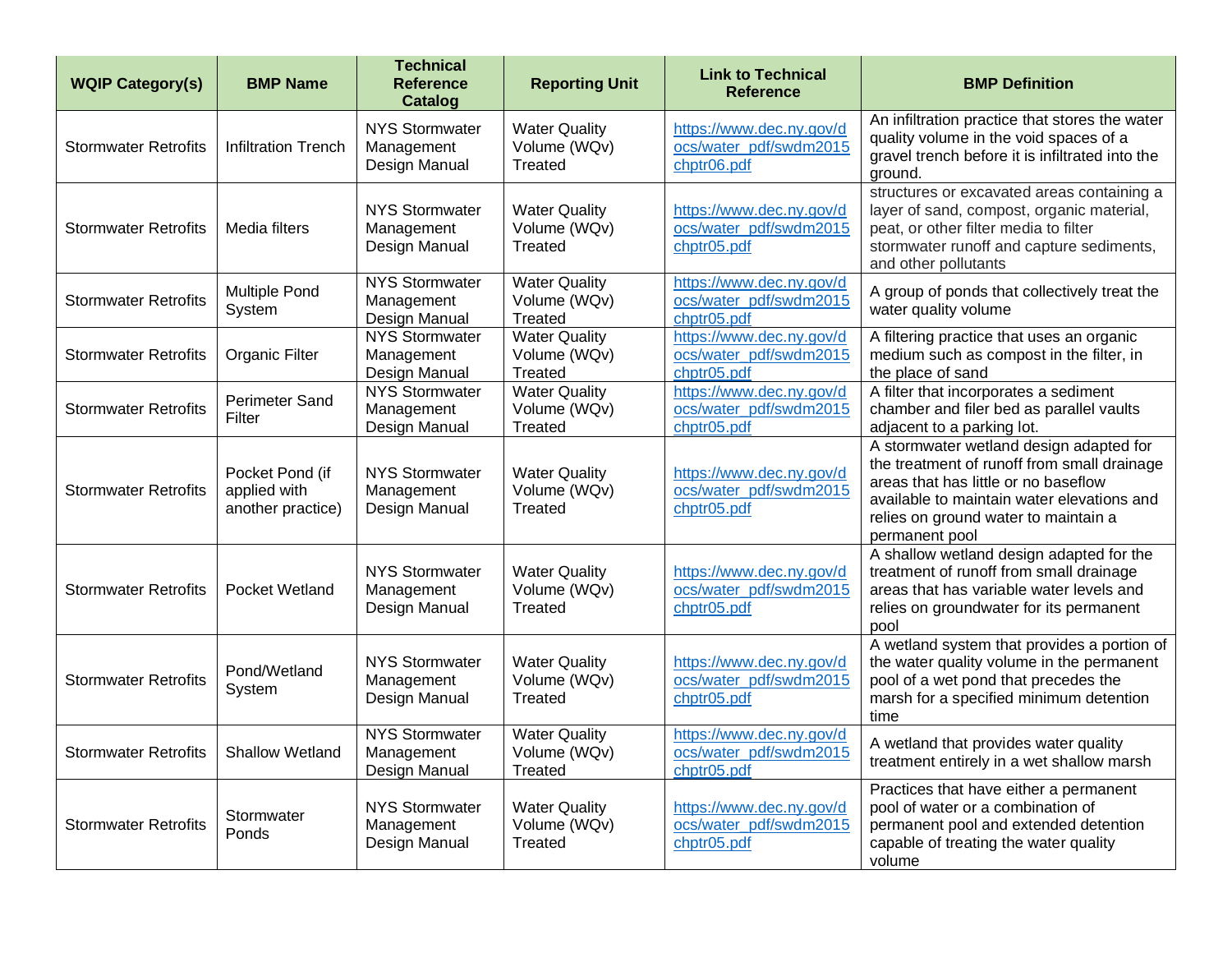| <b>WQIP Category(s)</b>                                                | <b>BMP Name</b>                                                       | <b>Technical</b><br><b>Reference</b><br>Catalog                                                                                | <b>Reporting Unit</b>                                  | <b>Link to Technical</b><br><b>Reference</b>                           | <b>BMP Definition</b>                                                                                                                                            |
|------------------------------------------------------------------------|-----------------------------------------------------------------------|--------------------------------------------------------------------------------------------------------------------------------|--------------------------------------------------------|------------------------------------------------------------------------|------------------------------------------------------------------------------------------------------------------------------------------------------------------|
| <b>Stormwater Retrofits</b>                                            | Surface Sand<br>Filter                                                | <b>NYS Stormwater</b><br>Management<br>Design Manual                                                                           | <b>Water Quality</b><br>Volume (WQv)<br>Treated        | https://www.dec.ny.gov/d<br>ocs/water_pdf/swdm2015<br>chptr05.pdf      | A filtering practice that treats stormwater<br>by settling out larger particles in a<br>sediment chamber, and then filtering<br>stormwater through a sand matrix |
| <b>Stormwater Retrofits</b>                                            | Underground<br>infiltration<br>systems                                | <b>NYS Stormwater</b><br>Management<br>Design Manual                                                                           | <b>Water Quality</b><br>Volume (WQv)<br>Treated        | https://www.dec.ny.gov/d<br>ocs/water_pdf/swdm2015<br>chptr05.pdf      | systems designed to capture, temporarily<br>store, and infiltrate the water quality<br>volume over several days                                                  |
| <b>Stormwater Retrofits</b>                                            | Underground<br><b>Sand Filter</b>                                     | <b>NYS Stormwater</b><br>Management<br>Design Manual                                                                           | <b>Water Quality</b><br>Volume (WQv)<br>Treated        | https://www.dec.ny.gov/d<br>ocs/water_pdf/swdm2015<br>chptr05.pdf      | A filtering practice that treats stormwater<br>as it flows through underground settling<br>and filtering chambers.                                               |
| <b>Stormwater Retrofits</b>                                            | <b>Vegetated Swale</b>                                                | <b>NYS Stormwater</b><br>Management<br>Design Manual                                                                           | <b>Water Quality</b><br>Volume (WQv)<br>Treated        | https://www.dec.ny.gov/d<br>ocs/water_pdf/swdm2015<br>chptr05.pdf      | A vegetated swale is a maintained, turf-<br>lined swale designed to convey stormwater<br>at a low velocity, promoting natural<br>treatment and infiltration.     |
| <b>Stormwater Retrofits</b>                                            | Wet Extended<br><b>Detention Pond</b>                                 | <b>NYS Stormwater</b><br>Management<br>Design Manual                                                                           | <b>Water Quality</b><br>Volume (WQv)<br>Treated        | https://www.dec.ny.gov/d<br>ocs/water_pdf/swdm2015<br>chptr05.pdf      | Pond that treats a portion of the water<br>quality volume by detaining storm flows<br>above a permanent pool for a specified<br>minimum detention time           |
| <b>Stormwater Retrofits</b>                                            | Wet Pond                                                              | <b>NYS Stormwater</b><br>Management<br>Design Manual                                                                           | <b>Water Quality</b><br>Volume (WQv)<br><b>Treated</b> | https://www.dec.ny.gov/d<br>ocs/water_pdf/swdm2015<br>chptr05.pdf      | Pond that provides storage for the entire<br>water quality volume in the permanent pool                                                                          |
| <b>Stormwater Retrofits</b>                                            | <b>Wet Swale</b>                                                      | <b>NYS Stormwater</b><br>Management<br>Design Manual                                                                           | <b>Water Quality</b><br>Volume (WQv)<br><b>Treated</b> | https://www.dec.ny.gov/d<br>ocs/water_pdf/swdm2015<br>chptr05.pdf      | An open drainage channel or depression<br>designed to retain water or intercept<br>groundwater for water quality treatment                                       |
| <b>Stormwater Retrofits</b>                                            | <b>Wet Vaults</b>                                                     | <b>NYS Stormwater</b><br>Management<br>Design Manual                                                                           | <b>Water Quality</b><br>Volume (WQv)<br>Treated        | https://www.dec.ny.gov/d<br>ocs/water_pdf/swdm2015<br>chptr05.pdf      | underground structure that has a<br>permanent pool of water which dissipates<br>energy and improves the settling of<br>sediment and other pollutants             |
| Streambank/<br>Shoreline<br>Restoration and<br><b>Riparian Buffers</b> | Geotextiles/<br>Vegetated<br>Geogrids<br>(Erosion Control<br>Matting) | Hydrologic and<br>Habitat<br>Modification<br>Management<br>Practices<br>Catalogue,<br>Shoreline<br>Stabilization<br>Techniques | Acre                                                   | https://www.dec.ny.gov/d<br>ocs/water_pdf/hhmbmp.p<br>$\underline{df}$ | Synthetic and natural materials usually in<br>the shape of nets, mats or blankets used to<br>assist the establishment of vegetation or<br>placement of riprap.   |